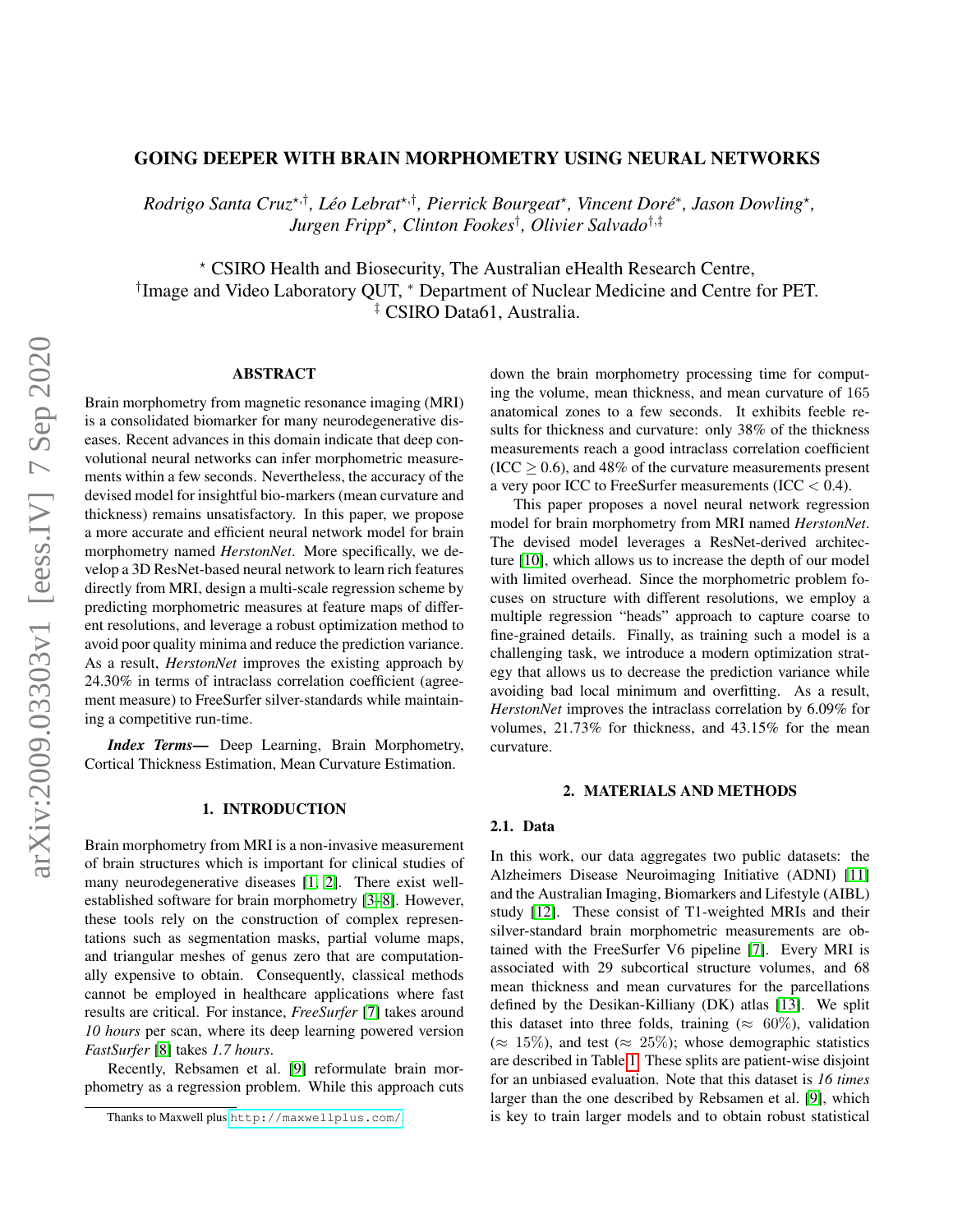|            | <b>Healthy Control</b> |      |                     |        |      | Mild Cognitive Impairment |                     |        |     | Alzheimer's Disease |                     |        |      | Other |                     |        |  |
|------------|------------------------|------|---------------------|--------|------|---------------------------|---------------------|--------|-----|---------------------|---------------------|--------|------|-------|---------------------|--------|--|
|            |                        |      | Mean Age $(\pm SD)$ | % Male |      |                           | Mean Age $(\pm SD)$ | % Male |     |                     | Mean Age $(\pm SD)$ | % Male |      |       | Mean Age $(\pm SD)$ | % Male |  |
| Train      | 441                    | 1127 | $74.79 \pm 6.42$    | 44.99  | 996  | 1972                      | $73.98 \pm 6.90$    | 41.13  | 537 | 922                 | $76.30 \pm 5.72$    | 30.80  | 1013 | 1611  | $72.74 \pm 7.25$    | 50.35  |  |
| Validation |                        | 284  | $74.02 \pm 7.35$    | 27.82  | 243  | 487                       | $74.03 \pm 6.16$    | 43.12  | 157 | 268                 | $76.74 \pm 6.23$    | 28.73  | 242  | 352   | $73.27 \pm 7.55$    | 55.32  |  |
| Test       | 190                    | 482  | $73.58 \pm 6.37$    | 50.62  | 391  | 736                       | $73.85 \pm 6.23$    | 40.76  | 252 | 420                 | $76.16 \pm 6.27$    | 22.38  | 421  | 649   | $72.65 \pm 7.22$    | 56.67  |  |
| Overall    | 744                    | 1893 | $74.37 \pm 6.57$    | 43.85  | 1630 | 3195                      | $73.96 \pm 6.64$    | 41.35  | 946 | 1610                | $76.34 \pm 5.95$    | 28.26  | 1676 | 2612  | $72.80 \pm 7.28$    | 52.69  |  |

<span id="page-1-0"></span>Table 1. Demographic information of the ADNI+AIBL dataset. S and N denotes the number of subjects and data points respectively. "Other" column aggregates the subjects whose diagnosis is under-represented or not informed.

estimates of their performance.

As MRI prepossessing, we perform re-sampling to  $1mm<sup>3</sup>$ voxel size, non-uniform intensity normalization, and skullstriping using FreeSurfer's recon-all -autorecon1 tool. We also crop the final MRI volumes at the dimension of the largest skull-stripped brain resulting in MRI inputs of dimensions  $164 \times 172 \times 202$ . Furthermore, during training, we rescale the target morphometric measurements between 0 and 1 using min-max normalization with the min and max taken along the entire training data. This normalization helps us to stabilize the early stages of the optimization.

## 2.2. *HerstonNet*

Increasing the capacity and the depth of a neural network is key to achieve a strong performance [\[14,](#page-4-10) [15\]](#page-4-11). In the former paper [\[9\]](#page-4-5), the authors proposed a VGG-type architecture. Trying to increase the size of this particular architecture, one faces two problems. First and foremost, increasing the size of VGG results in longer training times and a more complicated optimization process [\[16\]](#page-4-12); Secondly, once you pass a certain depth, a VGG-type architecture yields less accurate results (see [\[17\]](#page-4-13) and discussion therein). This intuition has been confirmed recently by analyzing the landscape of these neural networks [\[18\]](#page-4-14). For those aforementioned reasons, we decide to adopt a ResNet-type [\[10\]](#page-4-6) architecture allowing us to increase the depth of our network while keeping the training achievable. The main feature of this architecture is the so-called identity trick that allows circumventing the problem of vanishing gradients.

By its very nature, brain morphometry depends on information at different resolution. While volume measurements can be inferred from a low resolution, thickness and curvature require high-frequency information. Classical convolutional neural networks tend to average information along with its depth so that it is very involved for a funnel-like architecture to achieve good results for both volume and thickness/curvature. To circumvent this problem, we design a multiple regression "heads" scheme where these measures are predicted at different feature maps for different resolutions providing better accuracy to our model. The results of different resolutions are averaged with weights learned by the network, (note that the canonical simplex constraint is simply enforced using the softmax function). The resulting model is presented with further detail in Figure [1.](#page-2-0)

## 2.3. Optimization

We train our neural network to minimize the mean squared error on batches of six MRIs using Adam optimizer with an initial learning rate of  $10^{-4}$ . As data-augmentation, we constrain ourselves to Gaussian noise injection, translations  $(\pm 15 \text{ voxels})$ , and small rotations  $(\pm 30^{\circ})$  of the input MRIs. Note that more complex geometric transformations could invalidate the silver-standard morphometric measures (labels) used to train our model. We also use early stopping by training our model for 170 epochs, periodically evaluating its performance on the validation set, and keeping the weights with the highest mean ICC across all of the measures in the validation set.

However, we notice that this approach leads to limited generalization properties, which translate into degraded confidence intervals of the ICC. Inspired by the work of [\[19\]](#page-4-15), where the authors show that conventional stochastic optimization methods are struggling to reach the central point of a flat minimum, we take advantage of the SWA optimization method [\[19\]](#page-4-15). The intuition behind this algorithm is to make use of a cyclical learning rate schedule after the initial training to find several stationary points around a wide minimum. Then we average the weights of all the stationary points found so far to land in the central part of the wide minimum. In our experiments, this averaged point benefits from a better generalization property. Therefore, after training the model with Adam, we apply SGD for five cycles using a cyclic linear learning rate schedule from  $10^{-2}$  to  $10^{-6}$  during four epochs. The final model consists of the average of the weights at the minimal learning rate values. SWA optimization improves the mean ICC by 1.99%, and reduces its confidence intervals by 35.59%.

# 2.4. Evaluation

In our experiments, we compare the proposed model with the previous work by Rebsamen et al. [\[9\]](#page-4-5) on brain morphometry from MRI. We employ the intraclass correlation coefficient (ICC) along with a 95% confidence interval as the evaluation metric. Following the research reliability guidelines for reporting ICC values [\[20\]](#page-4-16), we compute the two-way mixed effects, absolute agreement, single rater  $(ICC(2,1))$  between the predicted brain morphometric measurements and the FreeSurfer silver-standard used as ground-truth. This metric produces negative values for negative correlation, zero for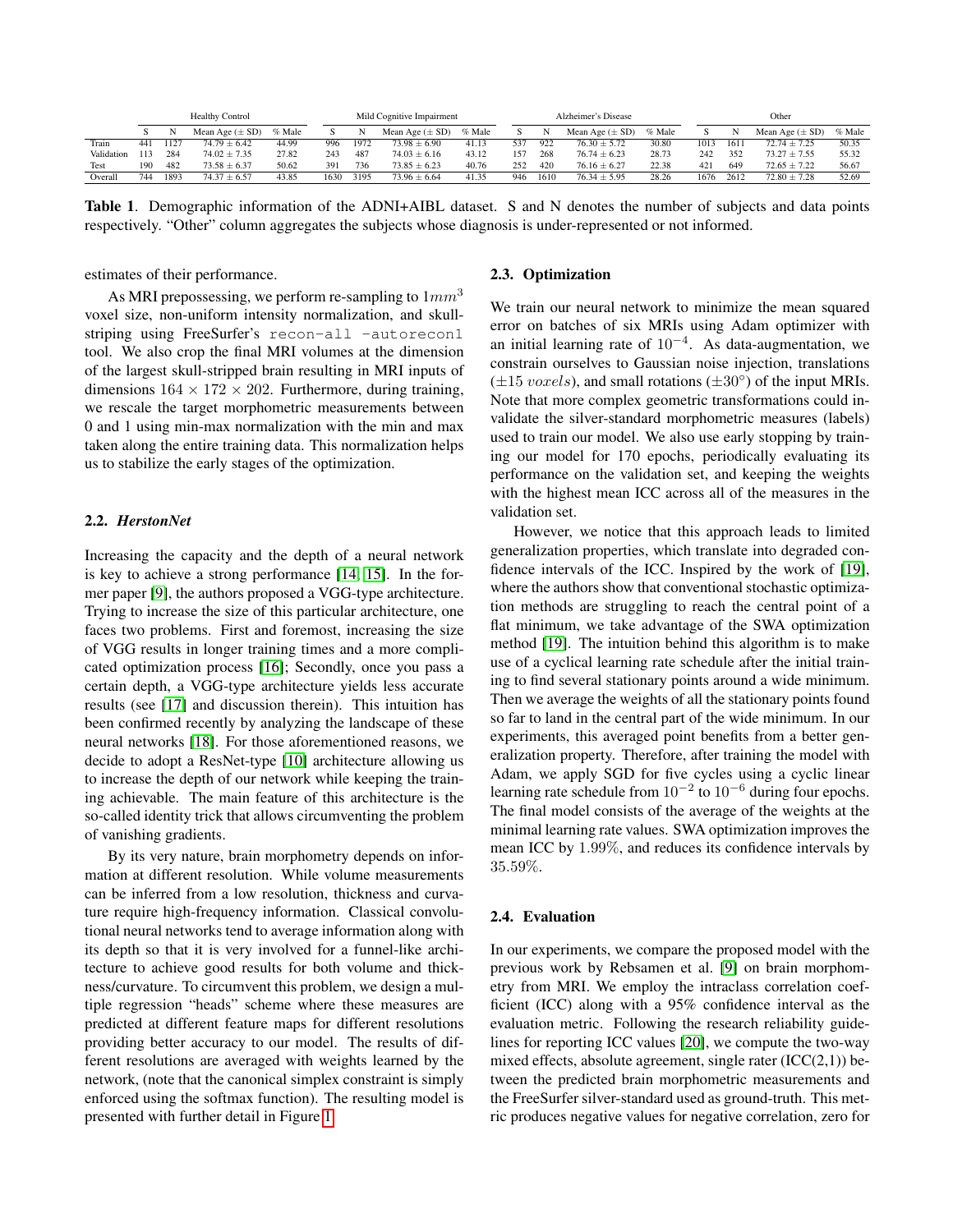

<span id="page-2-0"></span>Fig. 1. *HerstonNet* Architecture (3D ResNet) with 4 regression "heads". The layers are parametrized as follows: Conv3D[In, Out, k, s] is a 3D convolutional layer with In channel inputs, Out channel outputs,  $k^3$  kernel size, and S convolution stride,  $MaxPool3D[k, s]$  is a 3D Max Pooling layer with  $k^3$  kernel size and S convolution stride, and FullyConnected<sup>[In, Out]</sup> is a fully connected layer with In input channels and Out output channels. Multi-scale regression is accomplished by the weighted average of the outputs of the four regression "heads" where the weights  $\alpha \in \mathbb{R}^{4 \times 165}$ are also learnable parameters.

no correlation like just predicting the average of a measurement, and one for a perfect correlation between the predicted and ground-truth values. Furthermore, as discussed by Cicchetti [\[21\]](#page-4-17) and used in [\[9\]](#page-4-5), we make use of the ICC intervals routinely used for clinical applications and described in Figure [2.](#page-2-1)

<span id="page-2-1"></span>

Fig. 2. ICC intervals for clinical applications according to Cicchetti [\[21\]](#page-4-17).

#### 3. RESULTS

In Figures [3](#page-2-2) and [4](#page-3-0) we present the ICC values along with 95% confidence intervals for HestonNet and the baseline model [\[9\]](#page-4-5) for the predictions of 29 volumes, and 68 cortical thickness and curvature. In summary, HestonNet achieves the mean ICC of  $0.665(\pm 0.166)$ , while the baseline presents mean ICC of 0.535(0.192) providing an overall improvement of 24.30%. It is also important to highlight that our model has comparable time complexity. It can process a batch of 6 MRIs in just 2.10 seconds while the baseline spends 1.93 seconds. Thus, *HerstonNet* is a more accurate and still very efficient method for brain morphometry from MRI.

We observe that both methods present satisfactory results in terms of mean ICC for predicting volumes of subcortical structures (0.755 vs 0.801), while their performances differ significantly for thickness  $(0.589 \text{ vs } 0.717)$  and curvature estimation (0.387 vs 0.554). Considering only thickness measures, our method achieves a good ICC on 56 out of 68 parcellations, while the baseline method achieves this level for only 33 parcellations. Furthermore, the baseline presents very poor performance for the thickness of 6 parcellations, while our method does not present any poor ICC. When consider-



<span id="page-2-2"></span>Fig. 3. ICC with 95% confidence intervals for the volumes of 29 subcortical structures.

ing curvatures, the difference is even greater, our method's mean ICC is 43.15% better than the baseline. Moreover, *HerstonNet* presents poor ICC for only 12 out of 68 parcellations, while the baseline method [\[9\]](#page-4-5) presents poor parcellation for 41 out of 68 parcellations.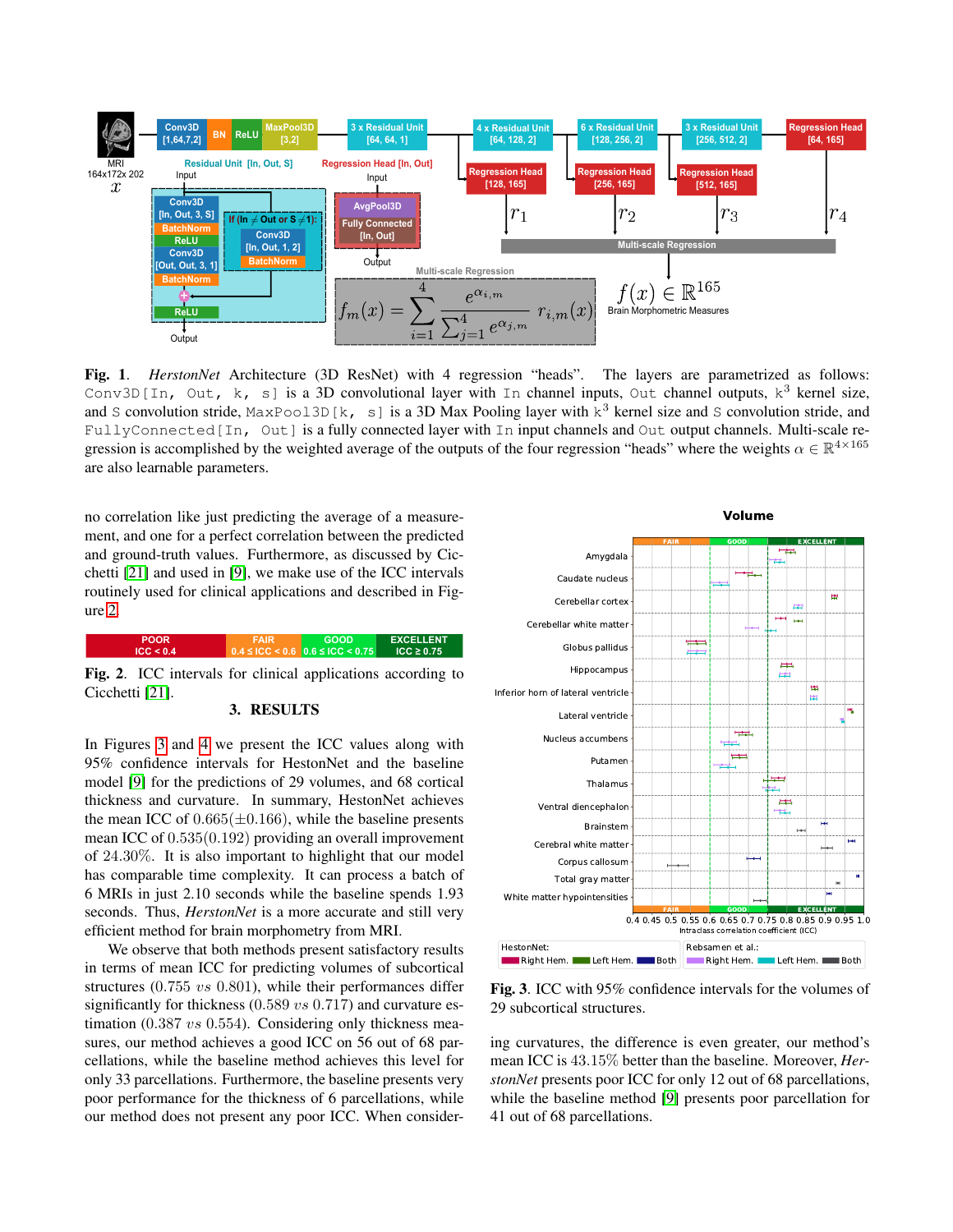

<span id="page-3-0"></span>Fig. 4. ICC with 95% confidence intervals for the thickness and curvature of 68 cortical parcellations.

## 4. CONCLUSION

In this paper, we present *HerstonNet* a 3D ResNet architecture with multi-scale regressors, trained with an advanced optimization technique. In our experiments, we show that *HerstonNet* is a more accurate and still efficient solution for brain morphometry from MRI. *HerstonNet* provides impressive thickness and curvature estimation precision, which has a pivotal role in neurodegenerative disease diagnosis.

# 5. COMPLIANCE WITH ETHICAL STANDARDS

This research was approved by CSIRO ethics 2020 068 LR.